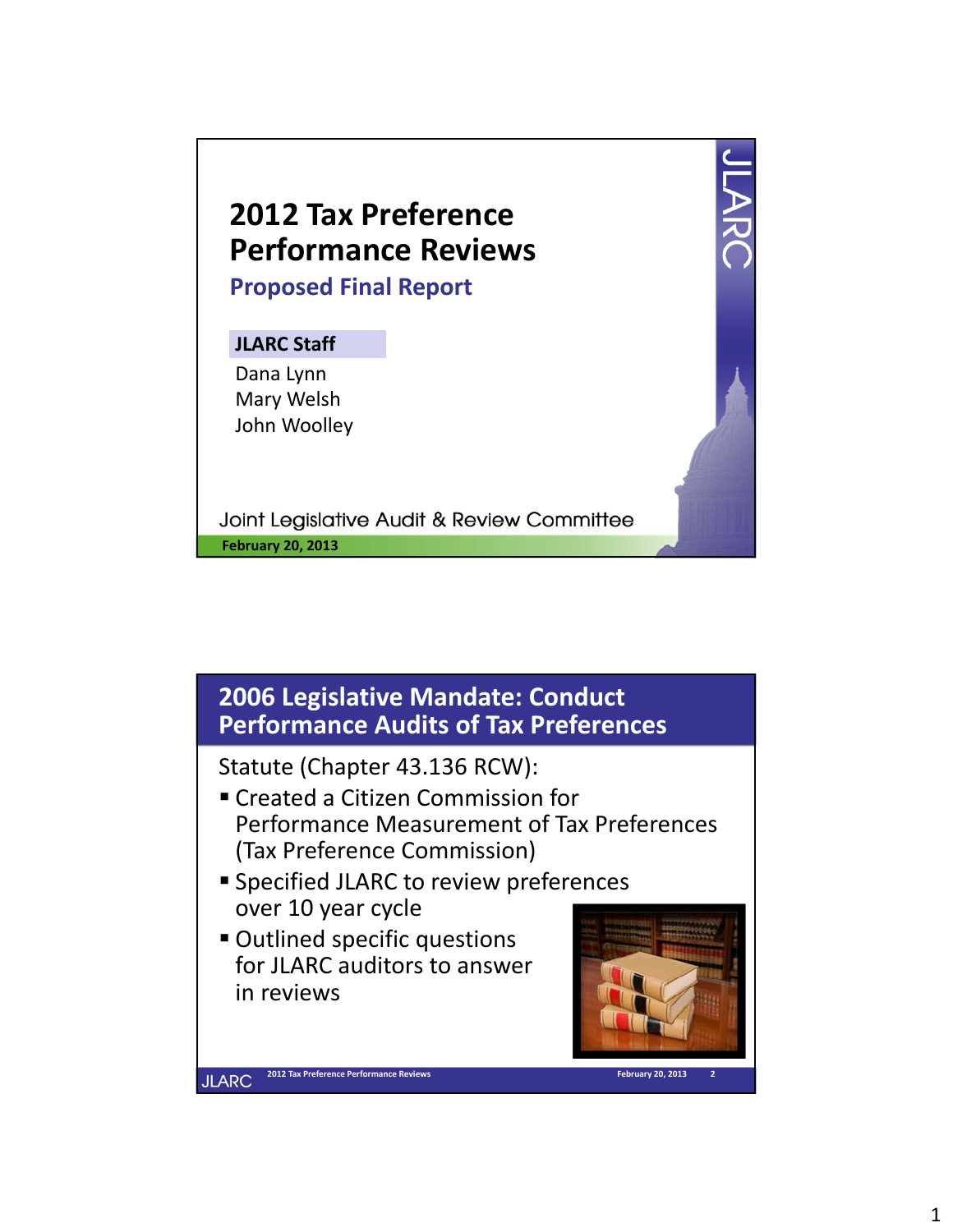

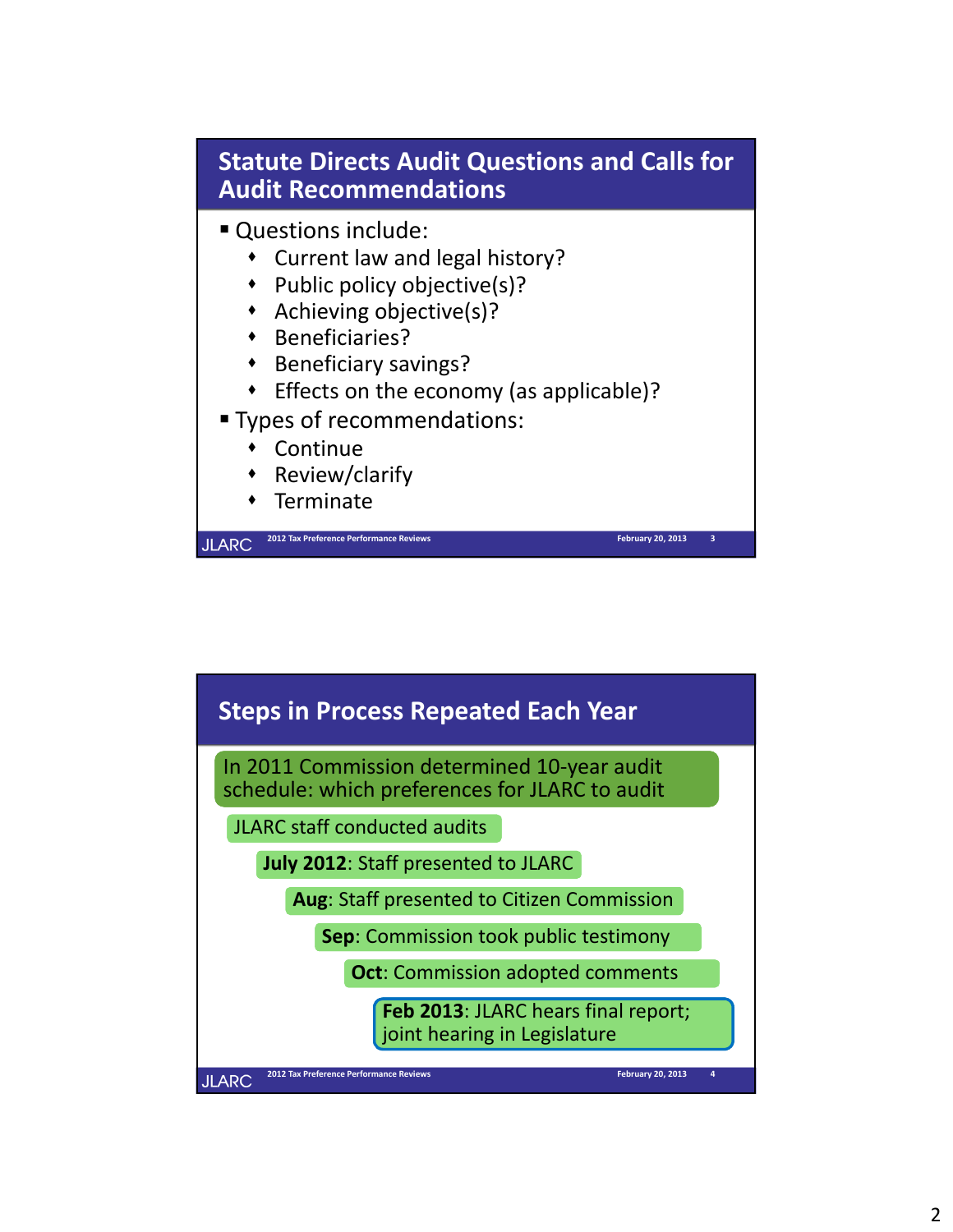| <b>158 Preferences Reviewed by JLARC Staff</b><br><b>Since 2007</b>    |                                        |                                           |  |  |
|------------------------------------------------------------------------|----------------------------------------|-------------------------------------------|--|--|
| <b>Auditor</b><br><b>Recommendation to</b><br>Legislature              | <b>Number of</b><br><b>Preferences</b> | <b>Beneficiary</b><br><b>Savings Est.</b> |  |  |
| <b>Terminate</b>                                                       | 7                                      | \$98.0 million                            |  |  |
| <b>Allow to Expire</b>                                                 | 12                                     | $$63.0$ million                           |  |  |
| <b>Review/Clarify</b>                                                  | 40                                     | $5$ 1.6 billion                           |  |  |
| Continue                                                               | 99                                     | \$57.4 billion                            |  |  |
| Total                                                                  | 158                                    | \$59.2 billion                            |  |  |
| Information provided by DOR on other preferences<br>is also available. |                                        |                                           |  |  |
| 2012 Tax Preference Performance Reviews<br><b>JLARC</b>                |                                        | 5<br>February 20, 2013                    |  |  |

| <b>23 Preferences Reviewed by JLARC Staff</b> |  |
|-----------------------------------------------|--|
| in 2012                                       |  |

| <b>Auditor</b><br><b>Recommendation to</b><br>Legislature | <b>Number of</b><br><b>Preferences</b> | <b>Beneficiary</b><br><b>Savings Est.</b> |  |
|-----------------------------------------------------------|----------------------------------------|-------------------------------------------|--|
| <b>Terminate</b>                                          |                                        |                                           |  |
| <b>Review/Clarify</b>                                     | 12                                     | $$223.0$ million                          |  |
| Continue                                                  | 10                                     | 1.9 billion                               |  |
| <b>Total</b>                                              | 23                                     | 2.1 billion                               |  |

*Today we focus on reviews where the Citizen Commission commented on or did not concur with Auditor recommendations.*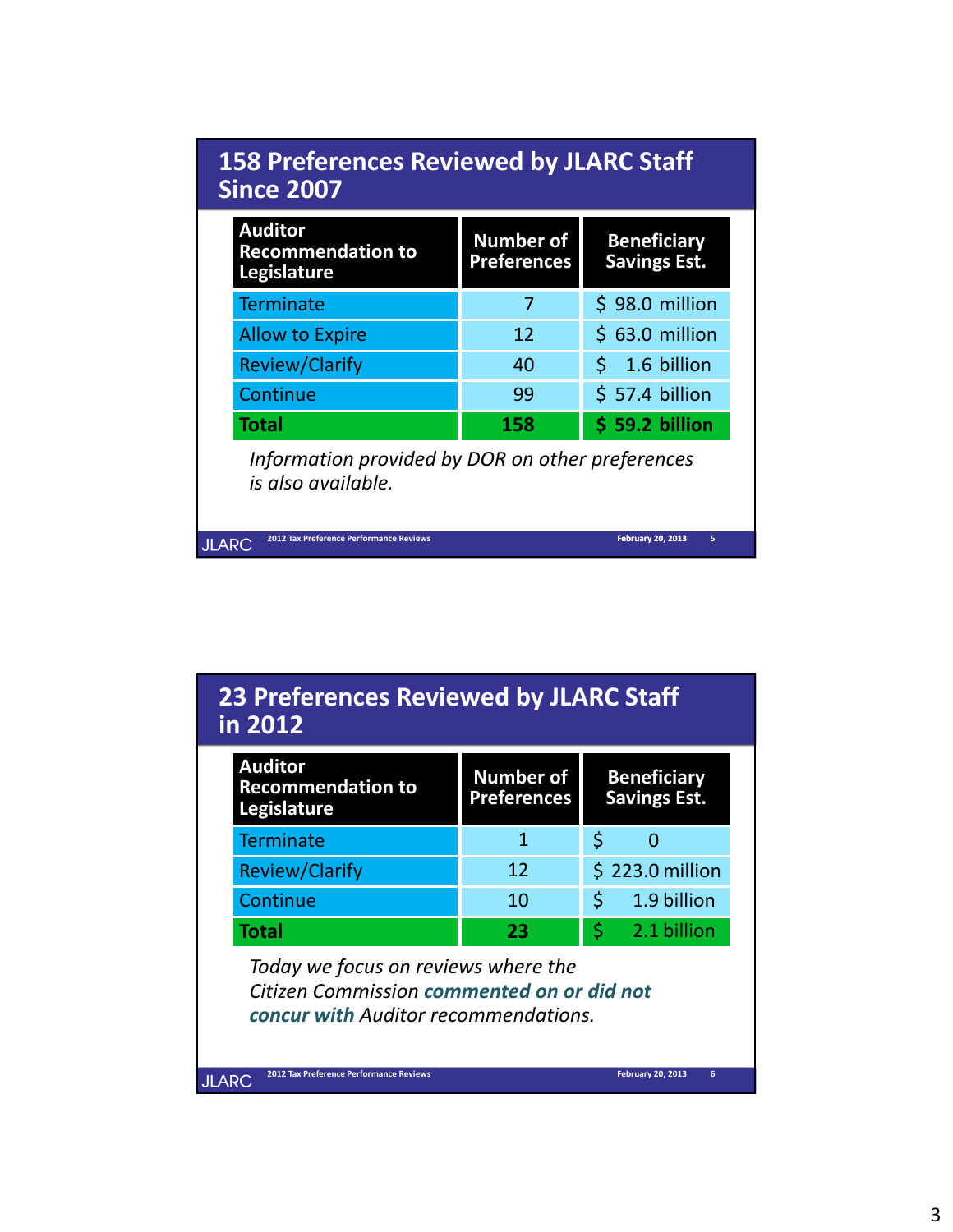| Minor Final Assembly (B&O Tax)<br><b>Biotech Mfg Deferral/Waiver (Sales/Use Tax)</b><br><b>Commuting Programs (B&amp;O and PUT Tax)</b><br>Fish Tax Differential Rates (Fish Tax)<br>High Technology Deferral (Sales/Use and B&O Tax) |
|---------------------------------------------------------------------------------------------------------------------------------------------------------------------------------------------------------------------------------------|
|                                                                                                                                                                                                                                       |
| <b>Insurance Producers (B&amp;O Tax)</b><br>Int'l Charter, Freight Brokers, & Stevedoring (B&O Tax)<br>Precious Metal and Bullion (Sales/Use and B&O Tax)<br>Solar Energy & Silicon Product Mfg (B&O Tax)<br>Travel Agents (B&O Tax)  |
|                                                                                                                                                                                                                                       |
|                                                                                                                                                                                                                                       |

| Health Insurance by State Pool (Insurance Premium Tax)<br><b>Continue</b><br>Insurance Guarantee Funds (Insurance Premium Tax)<br>Leases Under \$250 Per Year (Leasehold Excise Tax)<br>Natural and Manufactured Gas (Sales/Use Tax)<br>Special Fuel Use Exemptions (Fuel Tax)<br>Urban Transit Fuel (Sales/Use Tax) |
|----------------------------------------------------------------------------------------------------------------------------------------------------------------------------------------------------------------------------------------------------------------------------------------------------------------------|
|----------------------------------------------------------------------------------------------------------------------------------------------------------------------------------------------------------------------------------------------------------------------------------------------------------------------|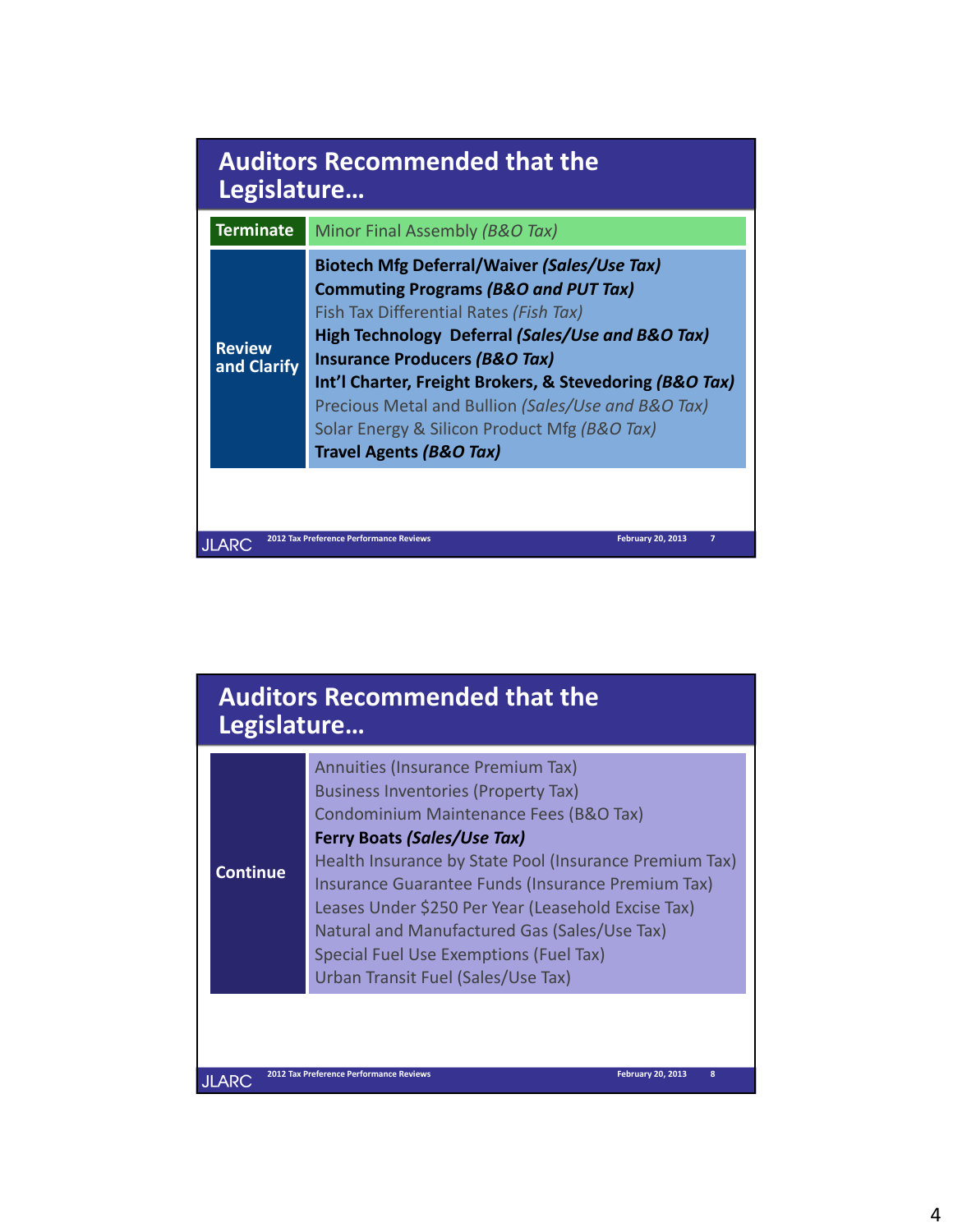

| <b>High Technology (Sales and Use Tax</b><br><b>Deferral/Waiver and B&amp;O Tax Credit)</b>                                                                                                       |                          |    |  |  |
|---------------------------------------------------------------------------------------------------------------------------------------------------------------------------------------------------|--------------------------|----|--|--|
| <b>Public Policy Objective?</b>                                                                                                                                                                   |                          |    |  |  |
| Legislature stated intent to:<br>• Create "quality" job opportunities.<br>Encourage expenditures in research<br>and development (R&D) as the sector<br>develops new technologies and<br>products. |                          |    |  |  |
| <b>Auditor Concludes</b>                                                                                                                                                                          |                          |    |  |  |
| <b>Number of Jobs</b>                                                                                                                                                                             | 454                      |    |  |  |
| <b>Economy-Wide New Earnings</b>                                                                                                                                                                  | \$25,000 per job         |    |  |  |
| <b>Tax Credit Taken</b>                                                                                                                                                                           | \$45,000 per job         |    |  |  |
| 2012 Tax Preference Performance Reviews<br>JLARC                                                                                                                                                  | <b>February 20, 2013</b> | 10 |  |  |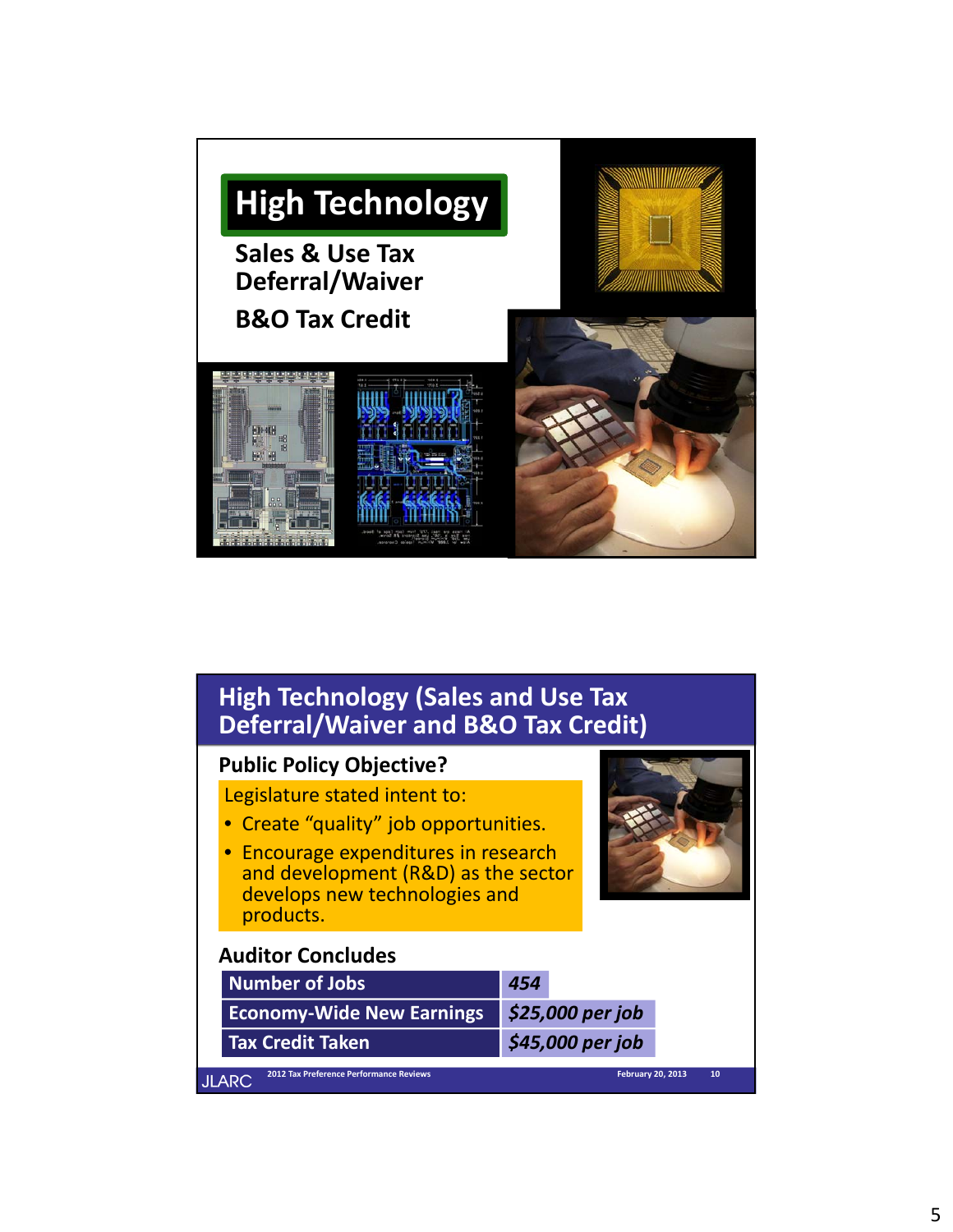![](_page_5_Picture_0.jpeg)

## **High Technology (Sales and Use Tax Deferral/Waiver and B&O Tax Credit)**

#### **Citizen Commission**

**Does Not Endorse and Recommends**

The Legislature should allow the B&O tax credit and sales and use tax deferral/waiver to expire in 2015, as scheduled;

It is clear that the cost exceeds the estimated benefits.

![](_page_5_Picture_6.jpeg)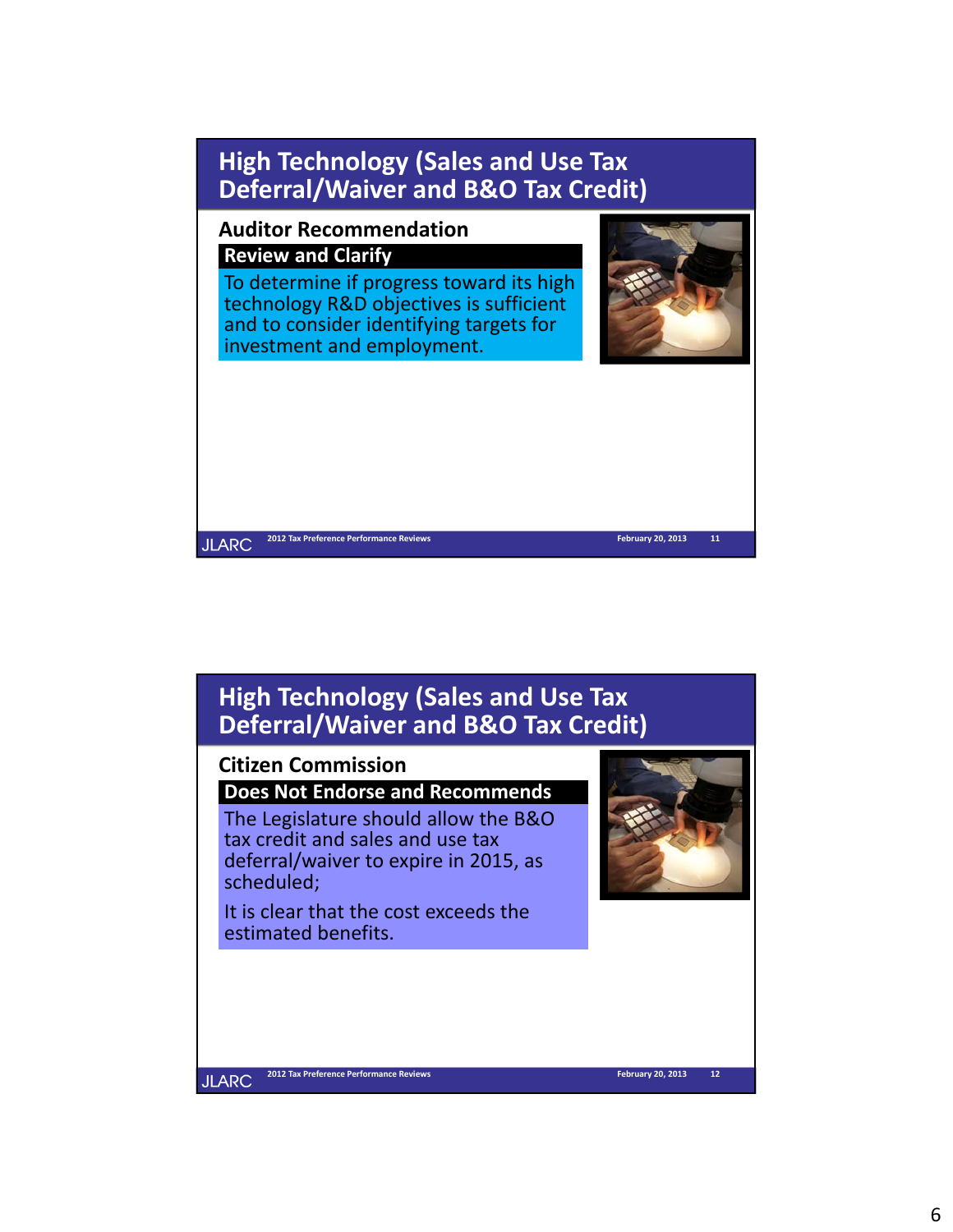![](_page_6_Picture_0.jpeg)

# **Biotechnology Manufacturing (Sales & Use Tax Deferral/Waiver)**

### **Public Policy Objective?**

Legislature stated intent to:

- Encourage expenditures in commercial biotechnology operations.
- Develop employment opportunities in biotechnology manufacturing.

### **Audit Conclusion**

JLARC staff is unable to isolate what impact, if any, this tax preference had on investment.

![](_page_6_Picture_8.jpeg)

**JLARC**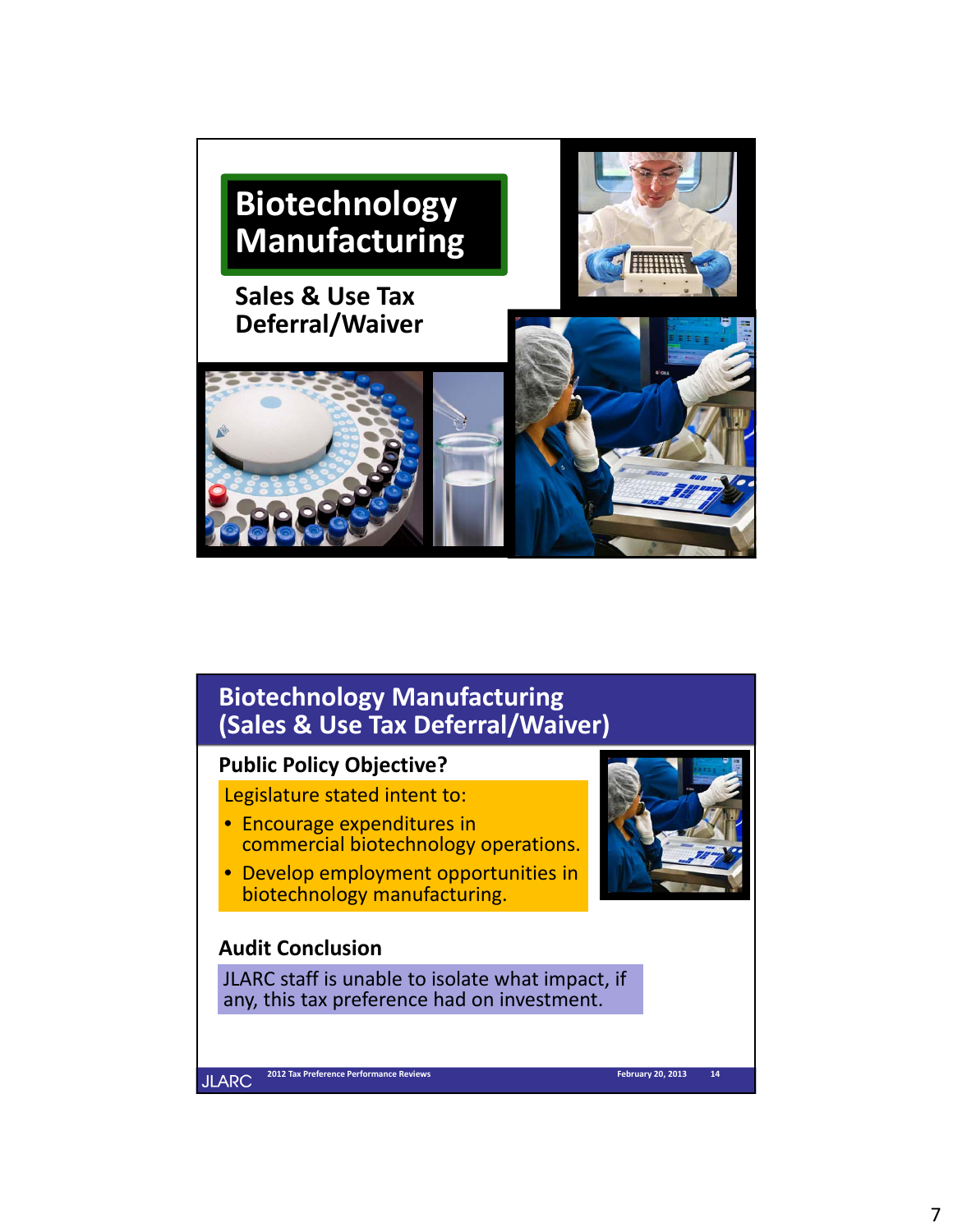![](_page_7_Picture_0.jpeg)

# **Biotechnology Manufacturing (Sales & Use Tax Deferral/Waiver)**

#### **Citizen Commission**

**Does Not Endorse and Recommends**

The Legislature should take no action and allow this preference to expire in 2017, as scheduled;

JLARC staff was unable to determine the impact, if any, this preference had on investment and jobs.

![](_page_7_Picture_6.jpeg)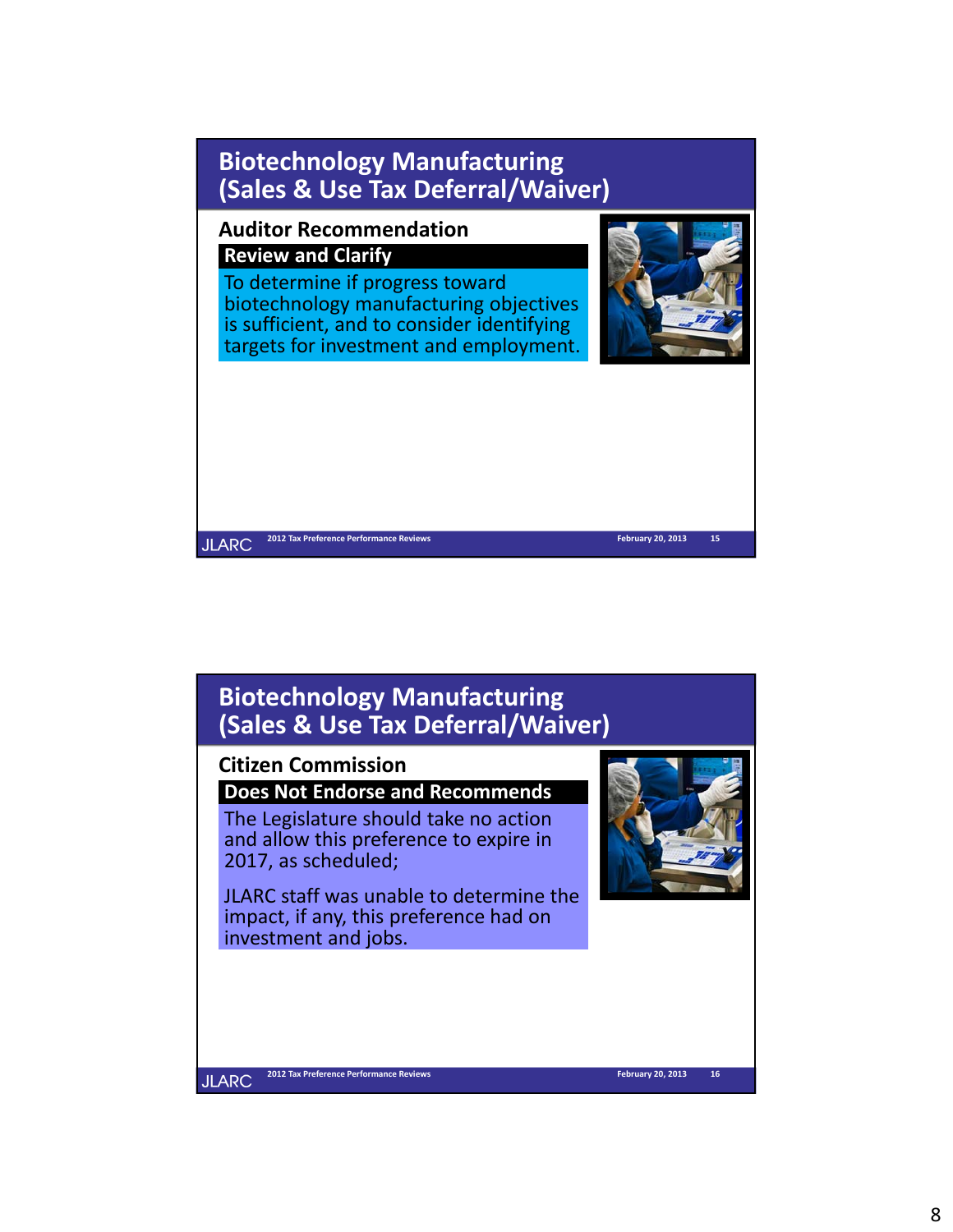# **Supplement to High Technology and Biotechnology Reviews**

**Enhancements Are Needed in the Annual Taxpayer Survey and the Washington Input‐Output Model**

![](_page_8_Picture_2.jpeg)

# **Supplement to High Tech and Biotech Reviews**

**Auditor Recommendations The Department of Revenue Should**

Convene a work group to address how to improve reliability and accuracy of the information collected in the annual survey and reported to the Legislature and the public.

![](_page_8_Picture_6.jpeg)

 $1.29$ <br> $1.24$ <br> $1.24$ <br> $1.25$ 

1123343 ほほぼも ほぼねる 12分の21 21232322 2323828 26分の323333 3433 24 とうりょうきょう うるるの ときのき りつ

### **The Office of Financial Management Should** Estimate cost of including state and local government as separate sectors in the Washington Input-Output model.

*Both the Department of Revenue and OFM concur with the recommendations.*

**JLARC** 

**2012 Tax Preference Performance Reviews 18 February 20, 2013**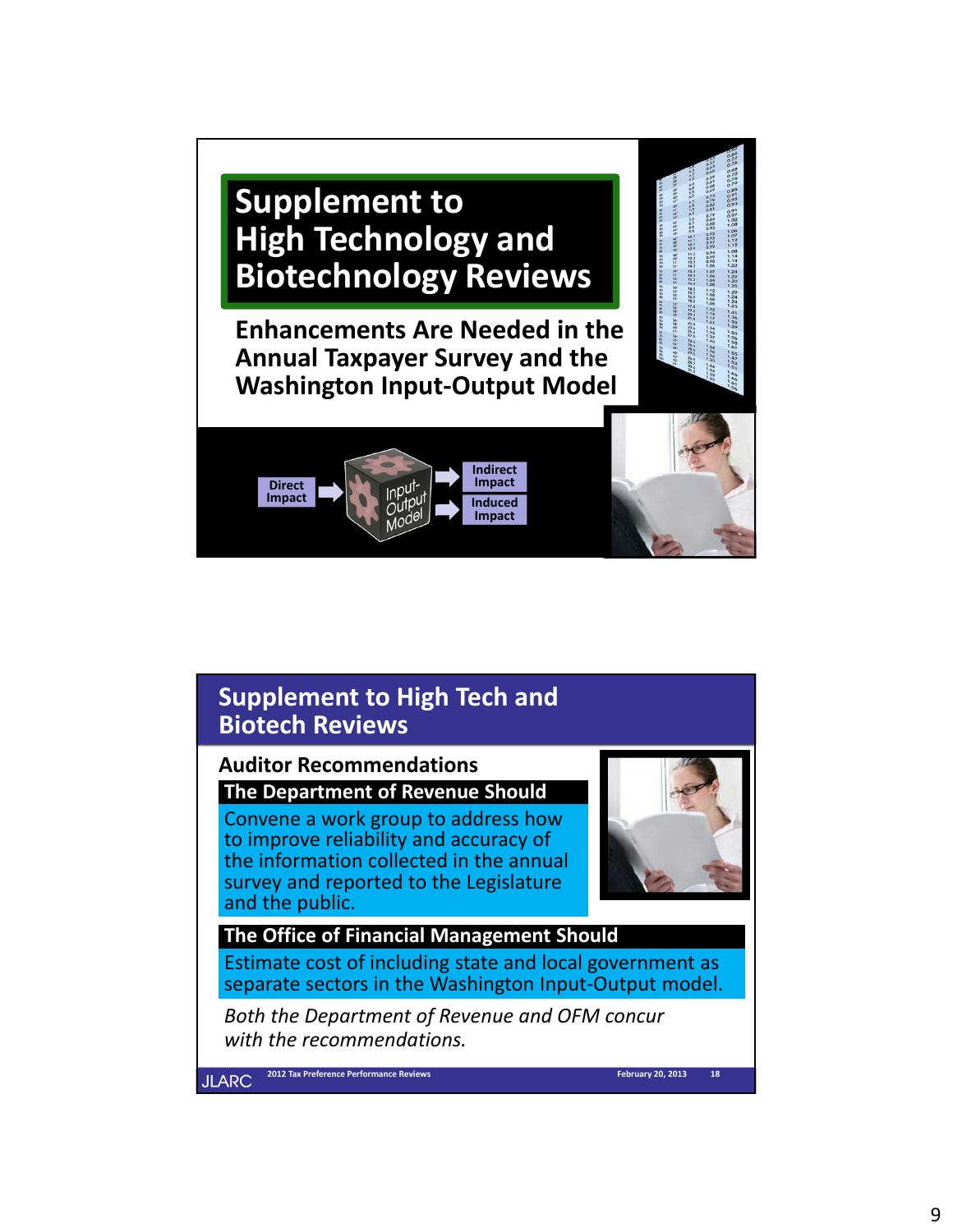**Insurance Producers, Title Insurance Agents, and Surplus Line Brokers**

# **Preferential B&O Tax Rate**

![](_page_9_Picture_2.jpeg)

# **Insurance Producers, Title Insurance Agents, and Surplus Line Brokers (B&O Tax)**

### **Public Policy Objective?**

Legislature did not state. JLARC staff infers the original objectives were to:

- Reduce the impact of B&O surtaxes on insurance contractors because they are unable to raise commissions to cover tax increases in the short term.
- Provide some equity for insurance businesses following the removal of pyramiding for real estate businesses.
- Simplify the tax code by consolidating B&O tax rates.

![](_page_9_Picture_9.jpeg)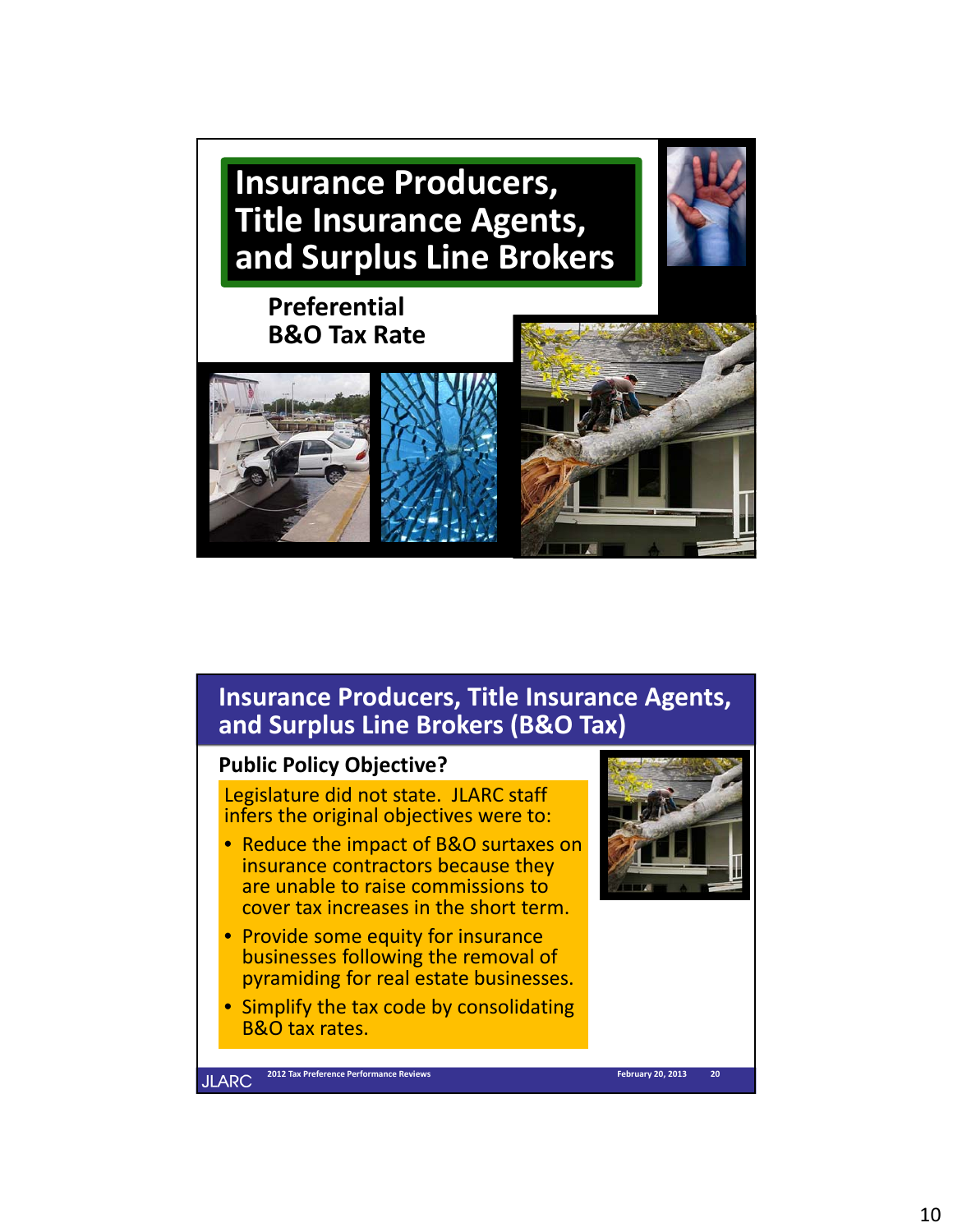![](_page_10_Figure_0.jpeg)

![](_page_10_Figure_1.jpeg)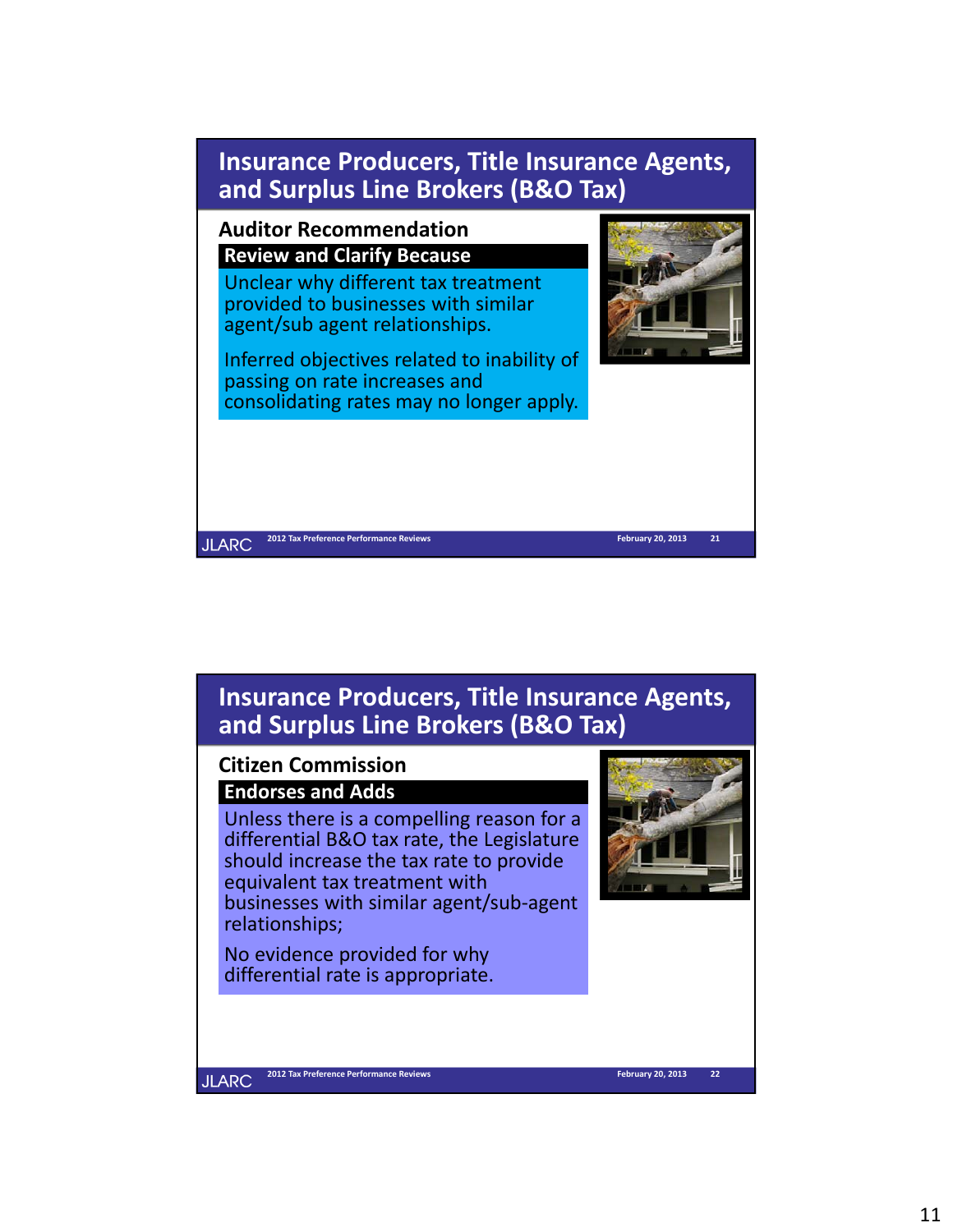![](_page_11_Picture_0.jpeg)

# **Stevedoring and International Charter and Freight Brokers (B&O Tax)**

**Public Policy Objective?**

### **Stevedoring**

Legislature did not state. JLARC staff infers to keep WA's ports and port-<br>related businesses competitive.

**International Charter & Freight Brokers** Legislature did not state. JLARC staff could not determine.

### **1998 Rate Reduction**

Stated objective was to simplify the tax code by consolidating B&O tax rates.

**JLARC** 

**2012 Tax Preference Performance Reviews 24 February 20, 2013**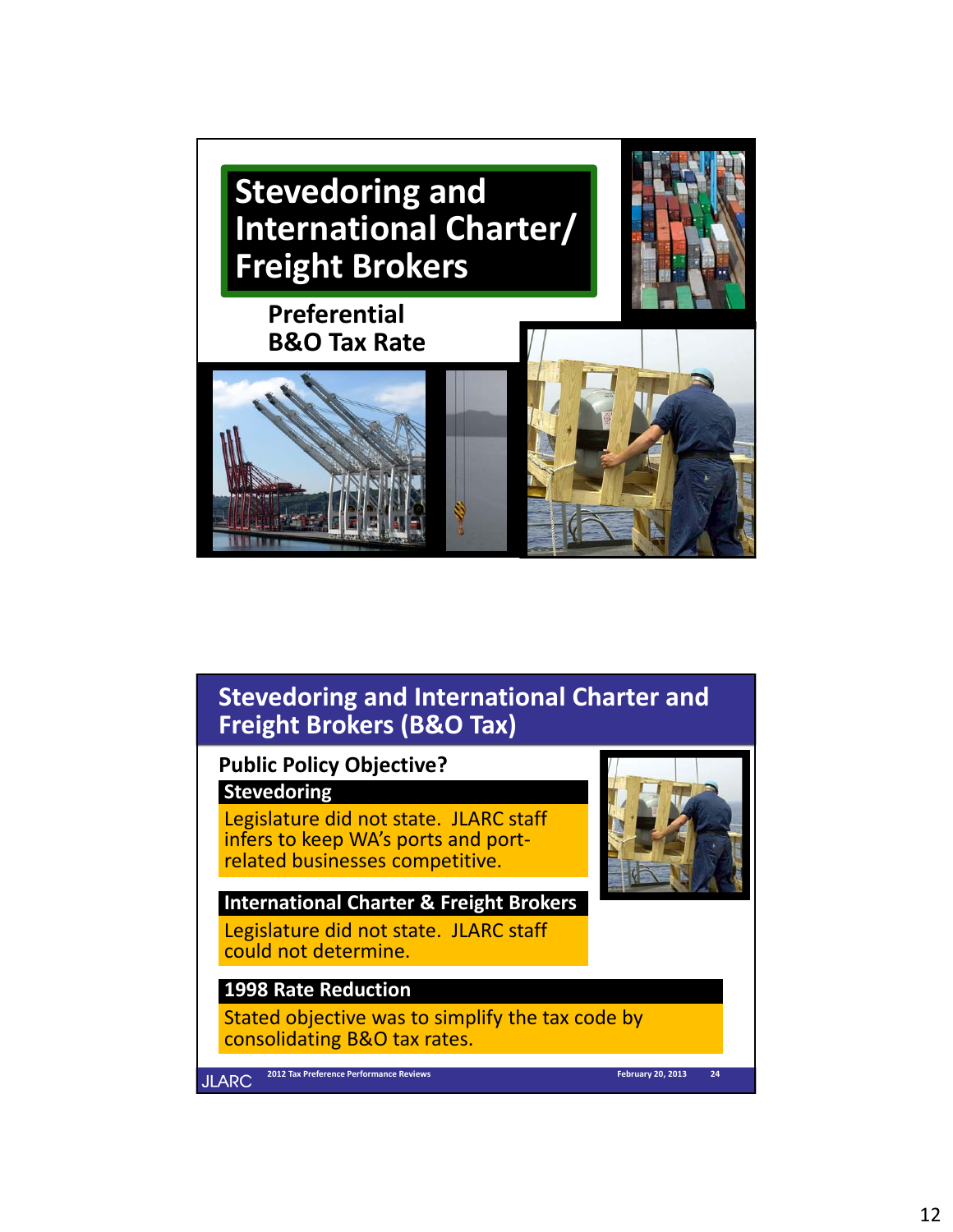![](_page_12_Figure_0.jpeg)

# **Stevedoring and International Charter and Freight Brokers (B&O Tax)**

#### **Citizen Commission**

**Does Not Endorse and Recommends**

Terminate preferential tax rates; industry has provided no substantial proof that preferential rates are needed to remain competitive and there is no substantive evidence that eliminating the preferences would materially harm Washington's ports.

![](_page_12_Picture_5.jpeg)

**2012 Tax Preference Performance Reviews 26 February 20, 2013**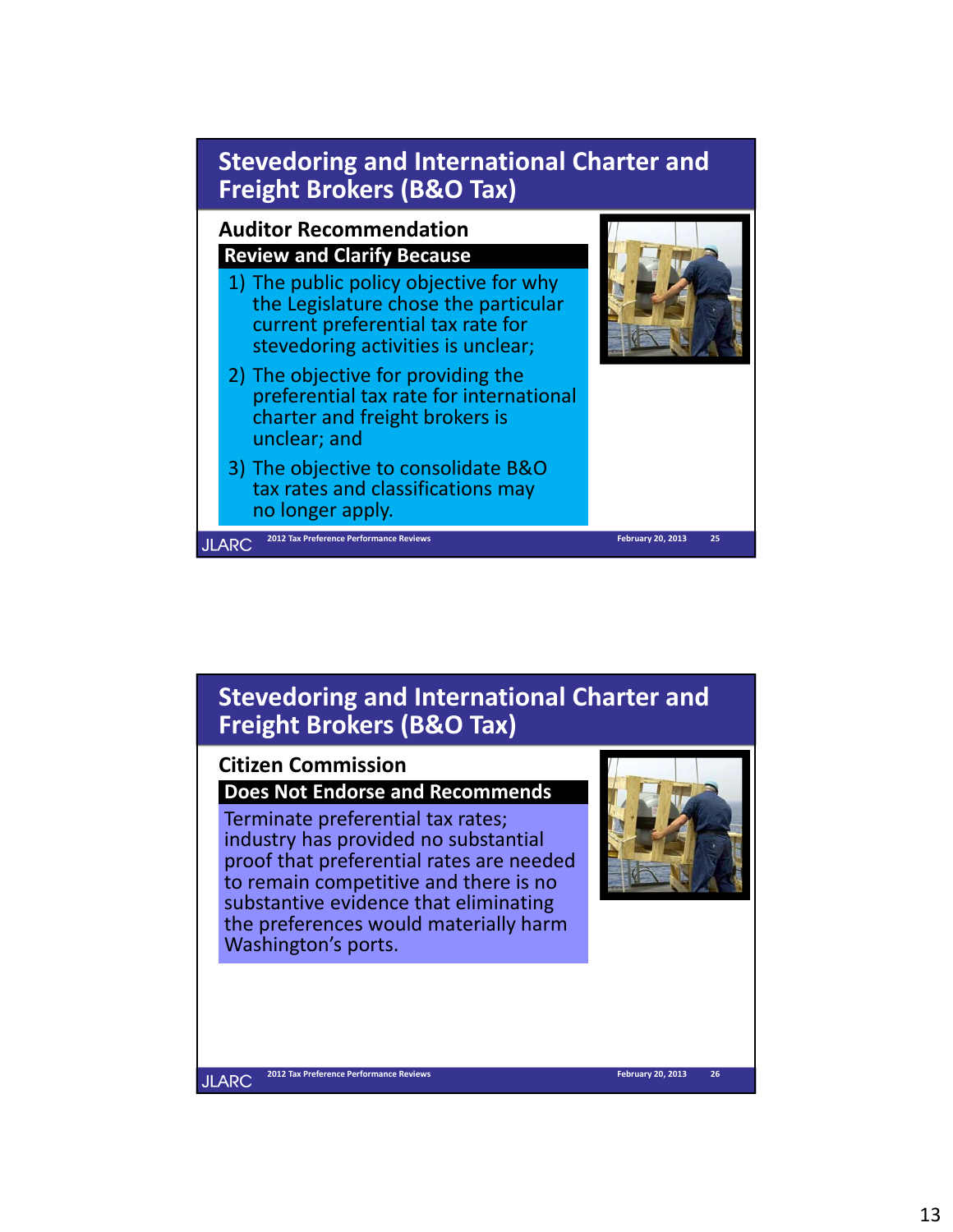![](_page_13_Picture_0.jpeg)

### **Travel Agents and Tour Operators (B&O Tax)**

### **Public Policy Objective?**

Legislature did not state. JLARC staff infers to:

- Reduce the financial impact of DOR's 1975 rule change on travel agents by reducing their tax rate in proportion to commissions earned from arranging interstate air travel;
- Provide equitable tax treatment between travel agents and air carriers;
- Achieve administrative simplicity by taxing tour operators at the same rate as travel agents.

![](_page_13_Picture_7.jpeg)

![](_page_13_Picture_8.jpeg)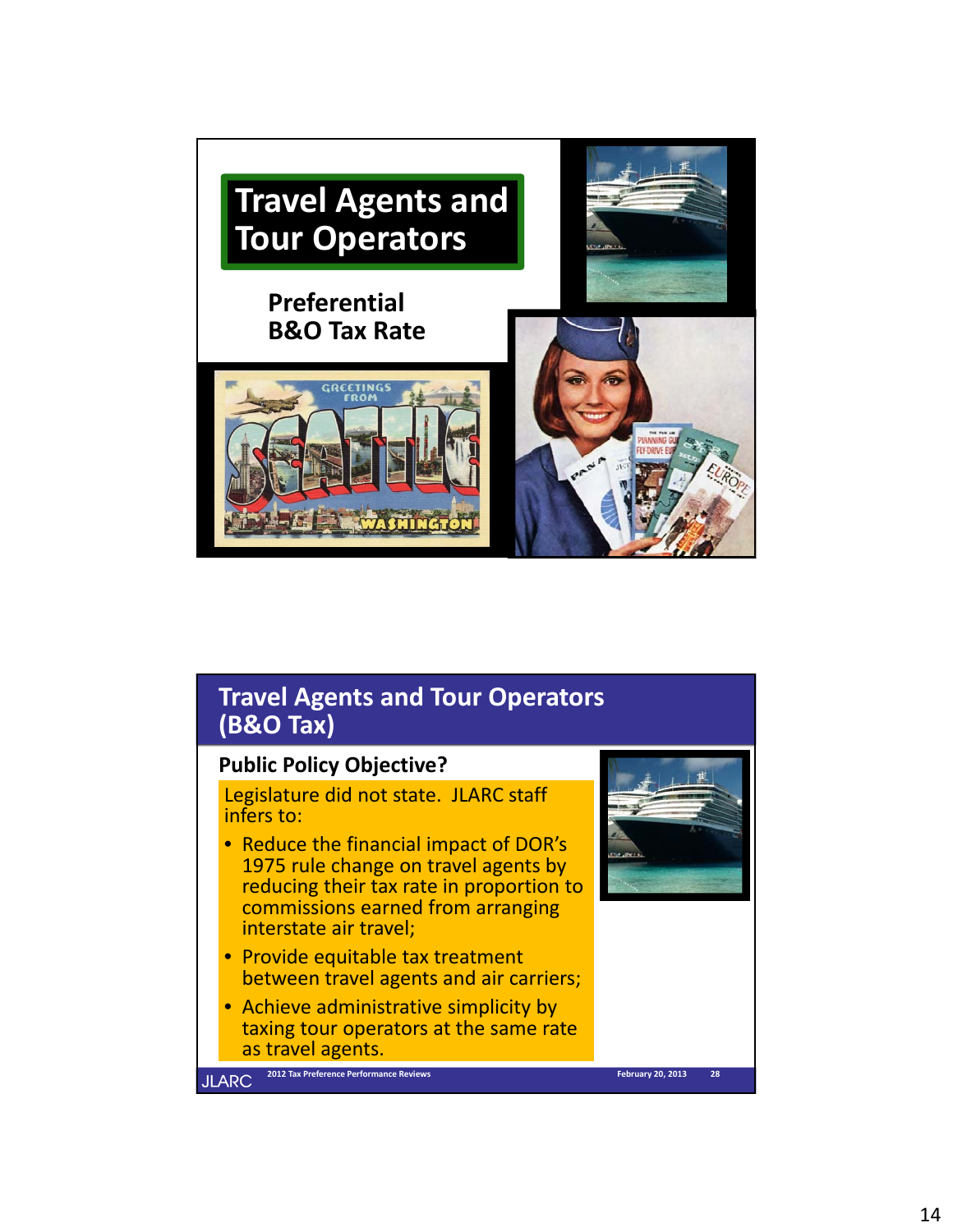![](_page_14_Figure_0.jpeg)

simplicity still apply in light of industry

**2012 Tax Preference Performance Reviews 29 February 20, 2013**

# **Travel Agents and Tour Operators (B&O Tax)**

### **Citizen Commission**

changes.

**JLARC** 

**Does Not Endorse and Recommends**

Terminate the preferential tax rate for travel agents/tour operators; there no longer appears to be a compelling reason to provide a preferential rate.

![](_page_14_Picture_5.jpeg)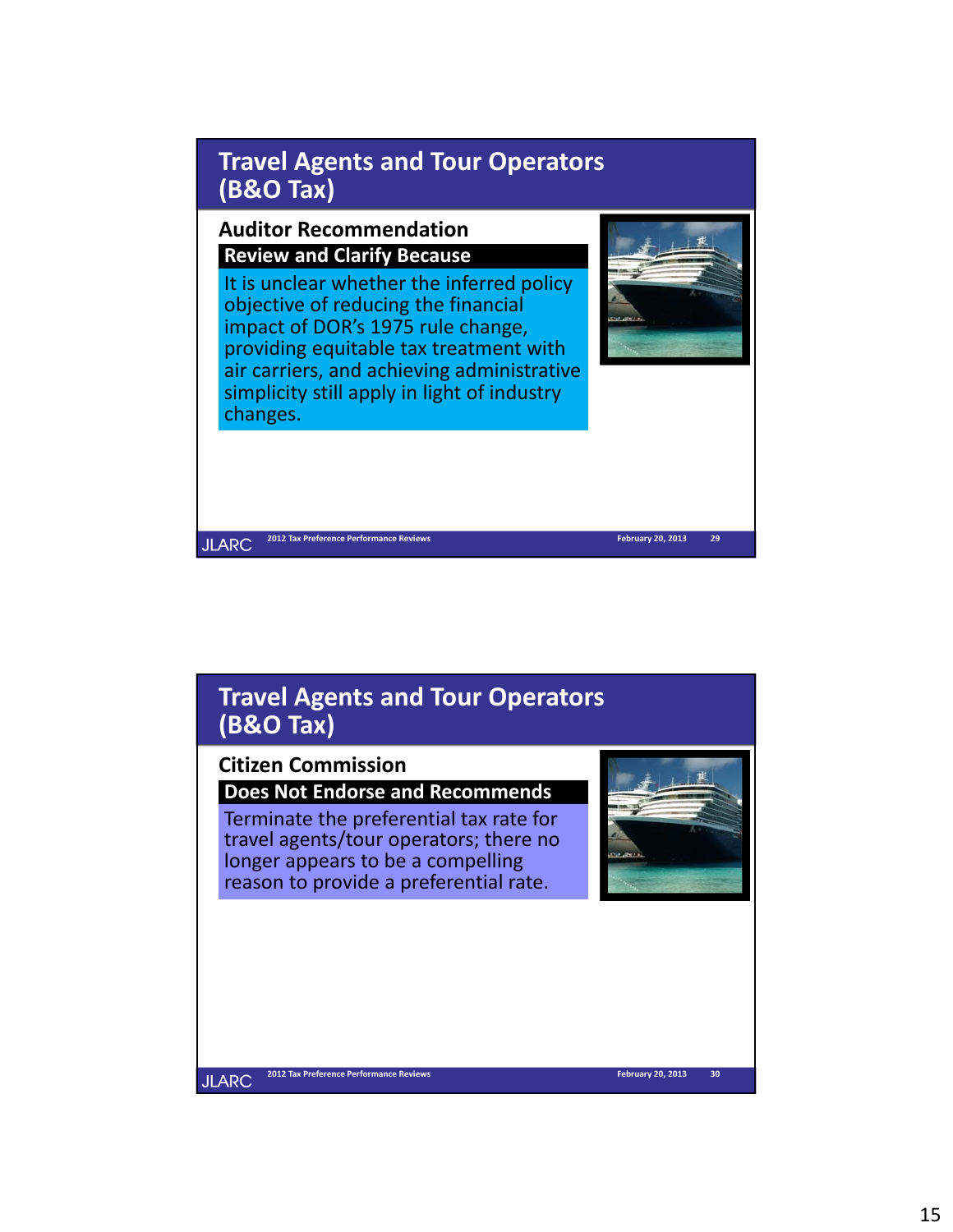![](_page_15_Picture_0.jpeg)

# **Commuting Programs (B&O Tax, PUT)**

### **Public Policy Objective?**

Legislature did not state.

JLARC staff infers the objective is to encourage businesses to provide financial incentives to their employees who participate in commute trip reduction (CTR) programs that reduce single occupancy vehicle travel.

![](_page_15_Picture_5.jpeg)

**2012 Tax Preference Performance Reviews 32 February 20, 2013**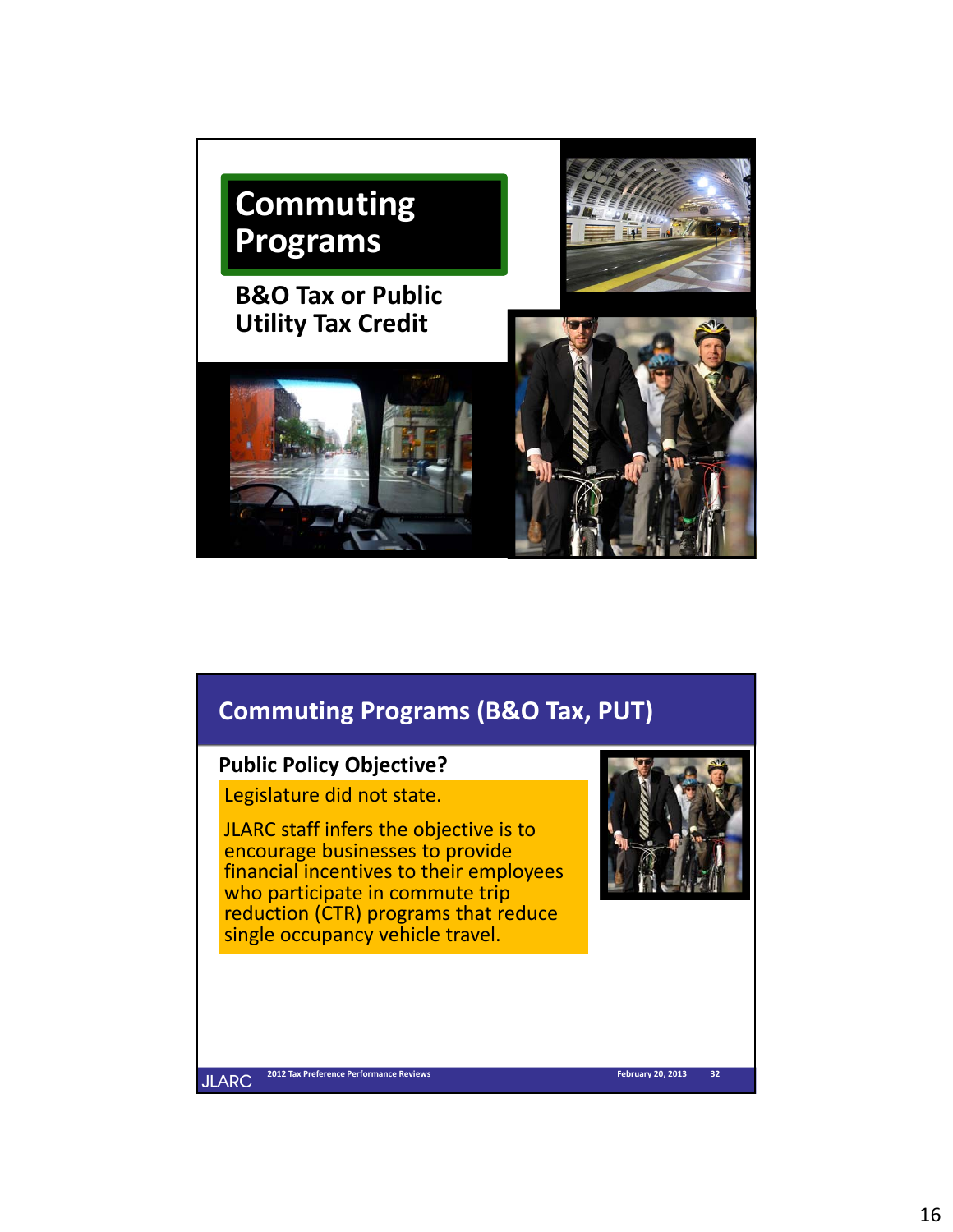# **Commuting Programs (B&O Tax, PUT)**

### **Auditor Recommendation Review and Clarify Because**

While it provides a credit to businesses providing financial incentives to their employees who participate in CTR activities, it is unclear whether the preference is meeting the broader public policy objective of increasing participation in CTR programs.

![](_page_16_Picture_3.jpeg)

**2012 Tax Preference Performance Reviews 33 February 20, 2013 JLARC** 

# **Commuting Programs (B&O Tax, PUT)**

#### **Citizen Commission**

**Does Not Endorse and Recommends**

Allow to expire as scheduled on June 30, 2013; eliminating the credit unlikely to materially reduce the amount of financial incentives provided by businesses.

![](_page_16_Picture_10.jpeg)

**2012 Tax Preference Performance Reviews 34 February 20, 2013**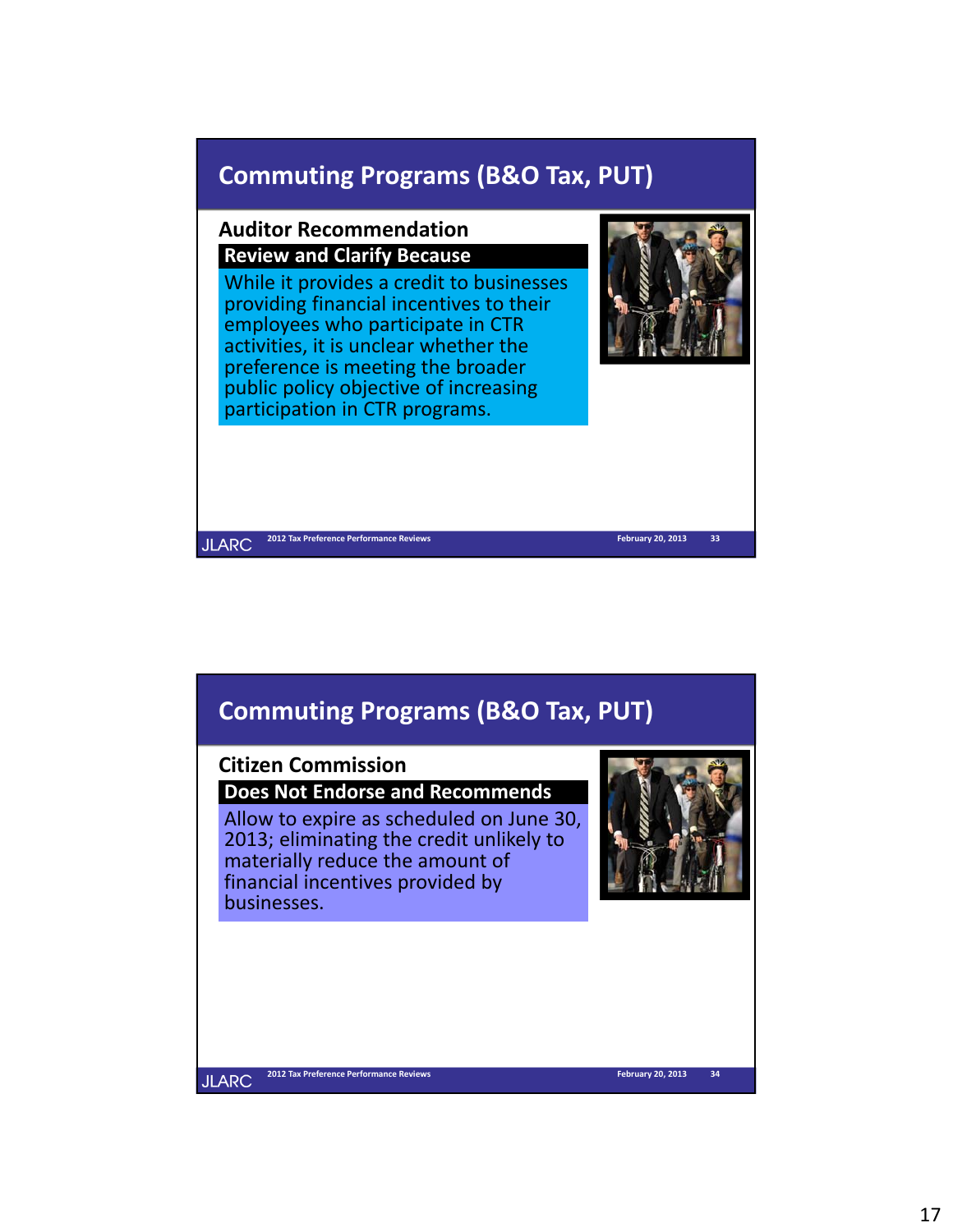![](_page_17_Picture_0.jpeg)

# **Ferry Boats (Sales and Use Tax)**

### **Public Policy Objective?**

Legislature did not state.

JLARC staff infers the objective is to support state and local governments by reducing the cost of building and repairing ferry vessels owned and operated by state and local government entities.

![](_page_17_Picture_5.jpeg)

**JLARC** 

**2012 Tax Preference Performance Reviews 36 February 20, 2013**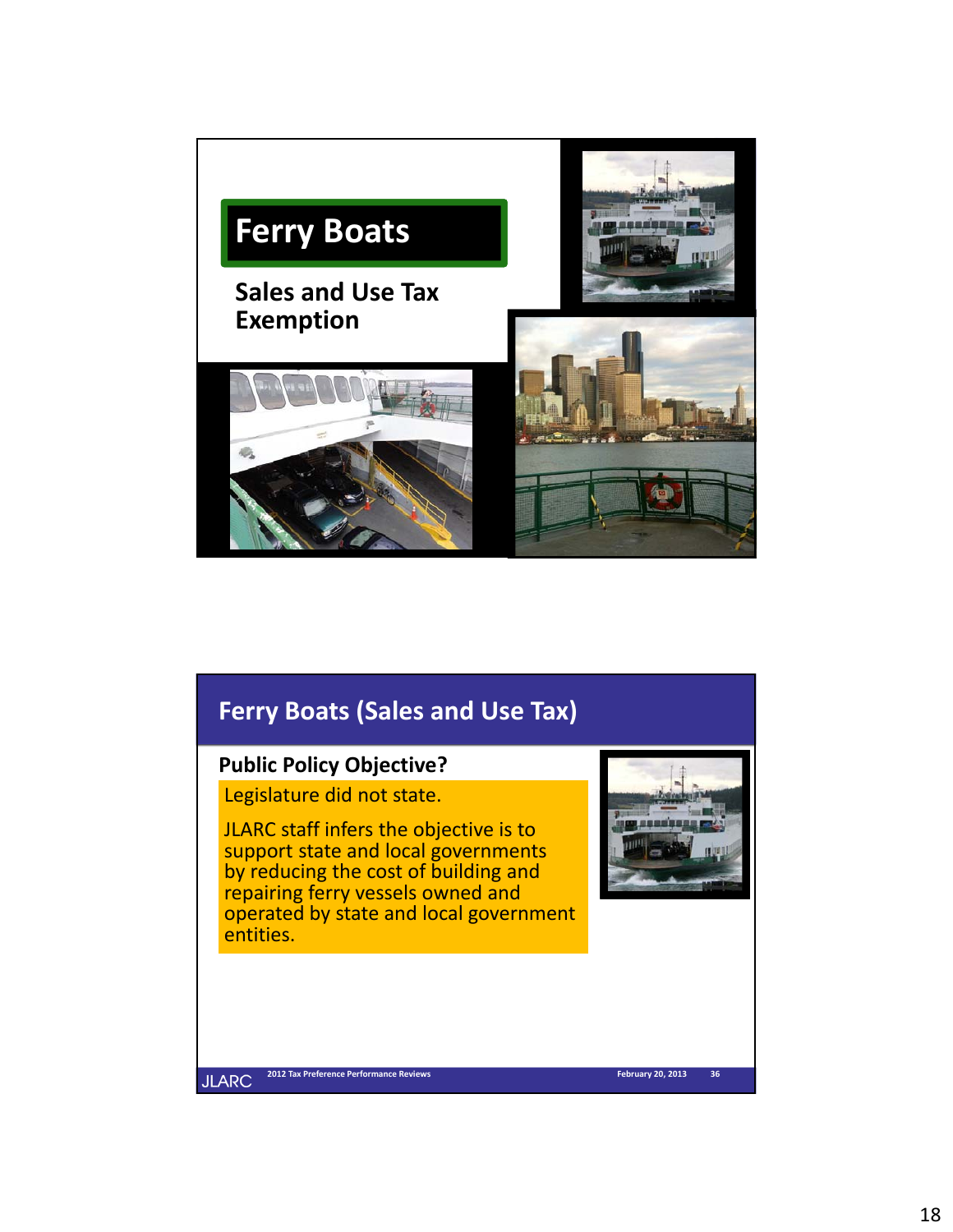![](_page_18_Picture_0.jpeg)

# **Ferry Boats (Sales and Use Tax)**

### **Citizen Commission**

**Does Not Endorse and Adds**

Review/clarify the public policy objective; if it is not to subsidize public use of ferries, the Legislature should consider terminating the preference.

![](_page_18_Picture_5.jpeg)

**2012 Tax Preference Performance Reviews 38 February 20, 2013**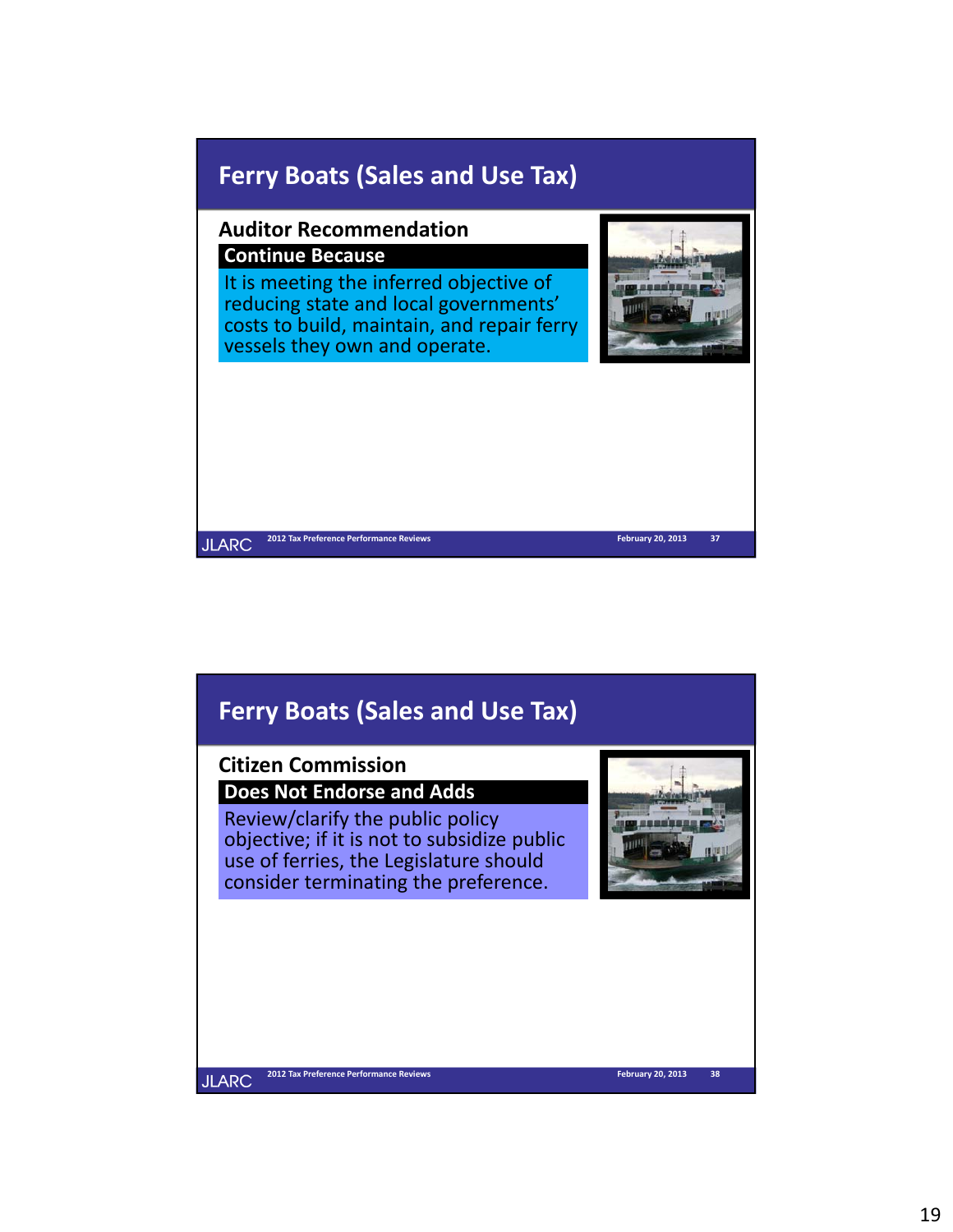![](_page_19_Figure_0.jpeg)

![](_page_19_Figure_1.jpeg)

Department of Revenue and Office of Financial Management reviewed the preliminary 2012 Tax Preference Performance Reviews and had no comments.